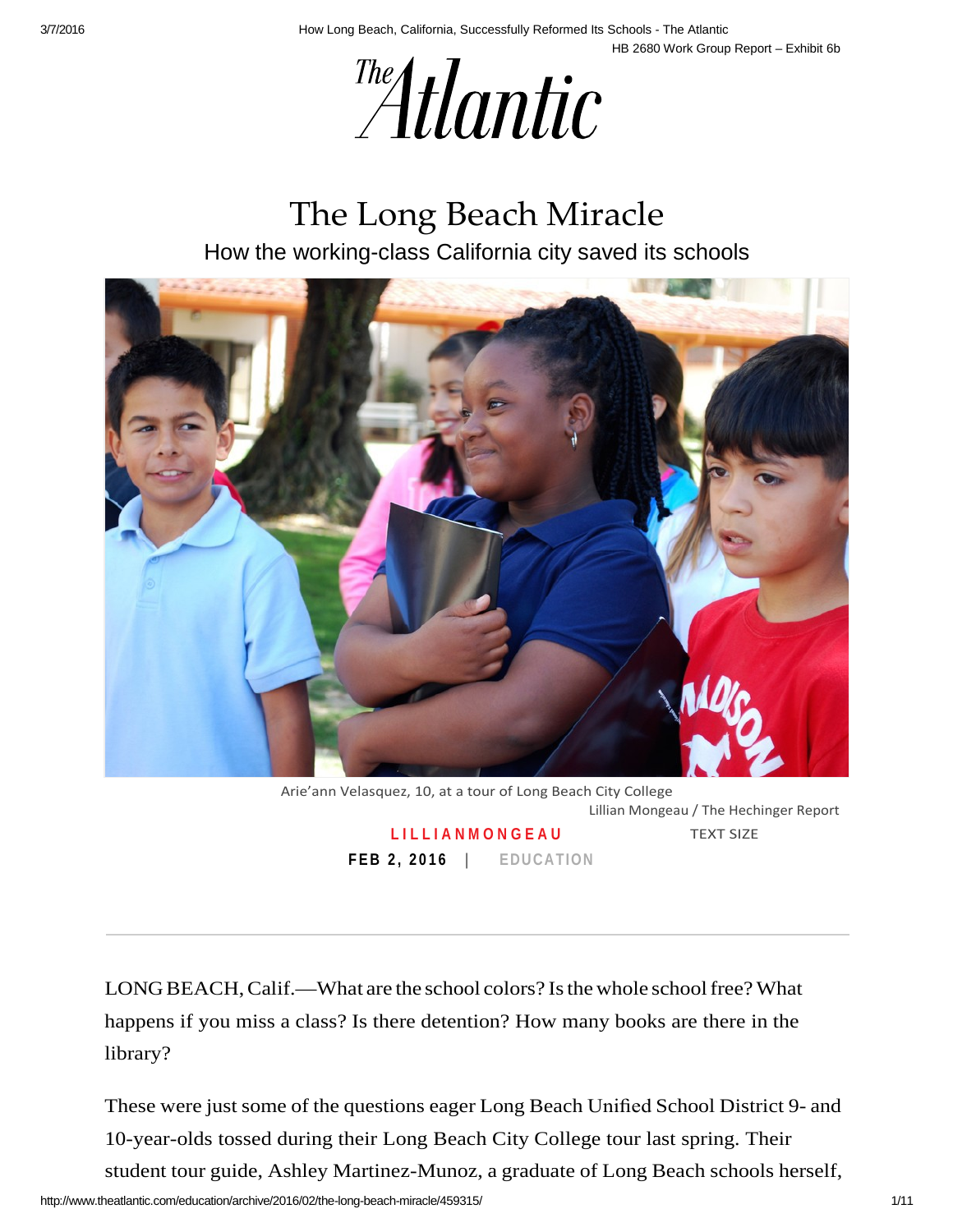#### **M O R E F R O M T H E H E C H I N G E R R E P O R T**



[Child Care Crisis: State's weak oversight puts children in harm's way in Mississippi](http://hechingerreport.org/child-care-crisis-states-weak-oversight-puts-children-in-harms-way-in-mississippi/) 

[Rising costs brings new focus on how exactly colleges set their prices](http://hechingerreport.org/rising-costs-brings-new-focus-on-how-exactly-colleges-set-their-prices/) 

 [English one day, Español the next: Dual-language learning expands with a South Bronx school as](http://hechingerreport.org/english-one-day-espanol-the-next-dual-language-learning-expands-with-a-south-bronx-school-as-a-model/)  [a model](http://hechingerreport.org/english-one-day-espanol-the-next-dual-language-learning-expands-with-a-south-bronx-school-as-a-model/) 

 from families with no history of going to college—comfortable with the notion that they to work for it. After all, the goal of the tour was to make these fourth graders—many of whom come could earn a college degree, whether or not their parents did, as long as they're willing

 "I'm one of the first ones [in my family to go to college]," said Martinez-Munoz, 21, now a student at the University of California, Los Angeles. "I try not to talk about it because I feel like I'm bragging. But I'm really proud."

 starting to seem like a pretty great idea. "It's my first time being at a college and I'm Arie'ann Velasquez, 10, was convinced. Walking around the landscaped communitycollege campus, she said the whole do-your-homework-go-to-college thing was amazed at what I'm seeing," Arie'ann said. "It's huge!"

 Every fourth-grade student in Long Beach's public schools attends a tour like this and education systems in this working-class, seaside California city cooperate. Long Beach City College, Long Beach State, and the Long Beach Unified School District have professional development for teachers, and college-admissions standards that favor all fifth-graders visit California State University, Long Beach, known as Long Beach State. The tours are just one example of the many ways the three biggest publiccooperated for about two decades on initiatives like early college tours, targeted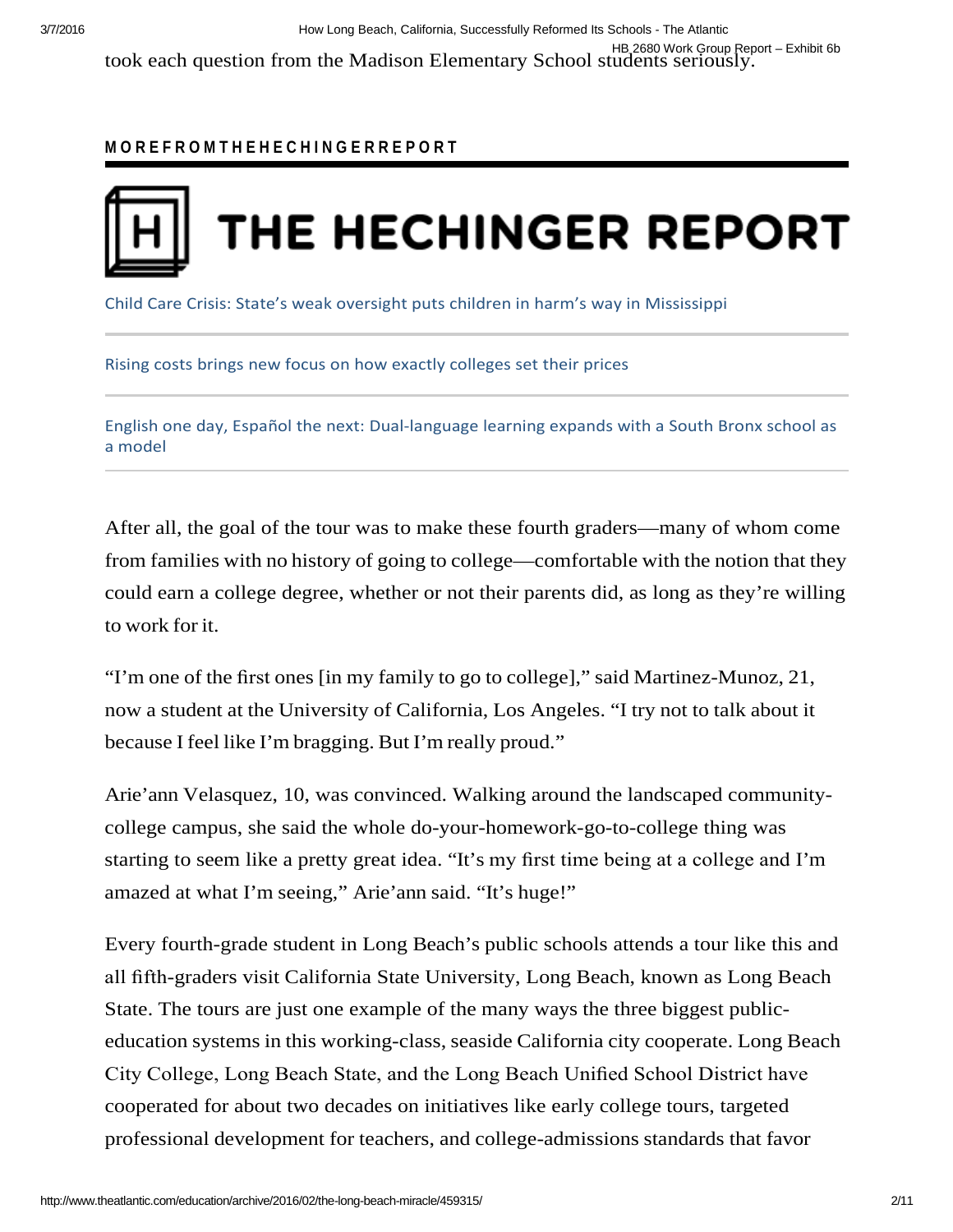local students.

 The results have been so stunning that the city was cited by state lawmakers as a model Promise. Were they to pass, the collection of bills would make several of Long Beach's last week when they unveiled a legislative package called the California College practices into state policy with the aim of seeing more California children to and through college.

 Ashley Martinez-Munoz leads a group of Madison Elementary School students on a tour of Long Beach City College. (Lillian Mongeau / The Hechinger Report)

 "Poverty needn't be destiny," Lt. Gov. Gavin Newsom said of the proposed laws, who led a similar collaboration during his tenure as the mayor of San Francisco. "With this legislative package, we're scaling statewide, with regions rising together."

 InLongBeach,studenttestscores,AP-classenrollment,high-schoolgraduationrates, Education data for 2014-15, 68 percent of Long Beach students qualified for free or reduced-price lunch, a federal measure of economic need. That percentage has barely and college-attendance rates have all risen, even as the city's challenging demographics remained almost unaltered. According to California Department of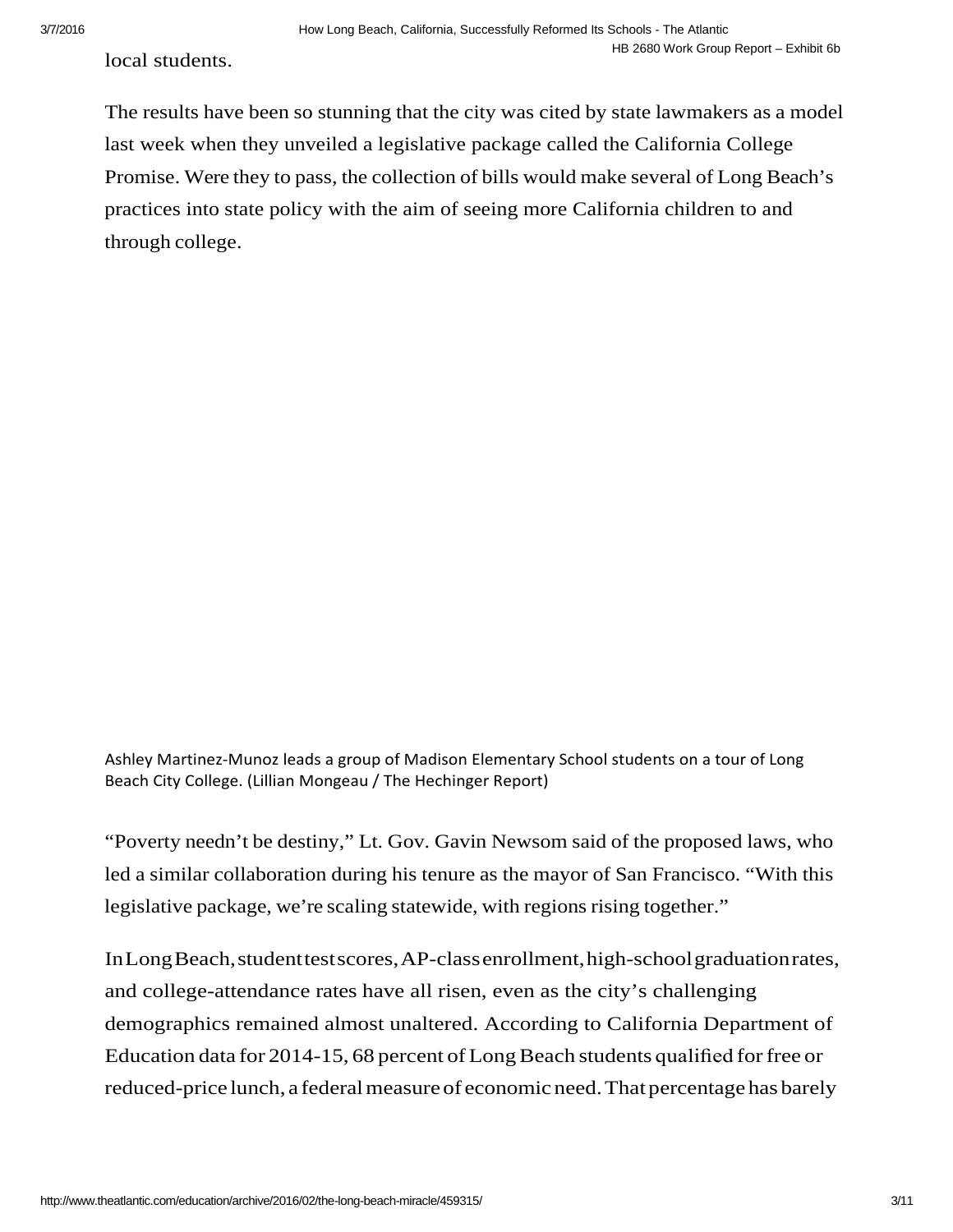HB 2680 Work Group Report – Exhibit 6b changed since the state began tracking it. And the number of minority students has [risen gradually over the last 20 years,](http://www.lbschools.net/Services/Research/pdf/demographics/Racial%20and%20Ethnic%20Survey-HISTORICAL-0506.pdf) with the growing Hispanic population responsible for most of the increase.

 and poverty are still a reality in Long Beach—or to have perfected the schools. But there has been steady progress since the mid '90s when the city was plagued by high dropout rates and known as a home base for gangs. No one here is claiming to have entirely solved the district's problems—urban crime

 Long Beach joined the group. "You can't do it by yourself," said the Long Beach schools' superintendent Christopher Steinhauser, whose district offers classes from everyone'sgoingtogeteverythingwewant,butwe'regoingto prioritizeandgoforthat north star, which in our case is student achievement." Leaders here say their success since then is due to the unusual level of cooperation between the three systems, a collaboration that expanded in 2014 when the City of preschool through high school. "It doesn't mean we have unlimited resources and

 effect on students' life prospects is a slow process. Still, even with all that cooperation, making improvements that have a measurable

"We're dealing with human change," said Jane Close Conoley, the president of Long Beach State. Changing human behavior does not happen overnight, she said, but with steady, focused attention, shifts can be made. "We've been in it for a long time and we're in it for the long run."

 year of focused improvements in his schooldistrict, many of which can be traced to the ongoing cooperation with the local community college and state university. While the structured collaboration with the higher-education community formally dates to 2008 when the group organized the [Long Beach College Promise,](http://www.longbeachcollegepromise.org/) representatives of all three entities say the informal, open-door nature of their relationships started earlier. By Steinhauser's count, 2016 will be the 24th straight

 percentage of economically disadvantaged students than the state as a whole. Thirty- six percent of Long Beach students met or exceeded the third-grade reading standard, for example, compared to 38 percent statewide. And students from economically [Long Beach students performed nearly as well as the state average on the new](http://caaspp.cde.ca.gov/sb2015/ViewReport?ps=true&lstTestYear=2015&lstTestType=B&lstCounty=19&lstDistrict=64725-000&lstSchool=0000000)  [Common Core-aligned assessment given in spring 2015, despite having a h](http://caaspp.cde.ca.gov/sb2015/ViewReport?ps=true&lstTestYear=2015&lstTestType=B&lstCounty=19&lstDistrict=64725-000&lstSchool=0000000)igher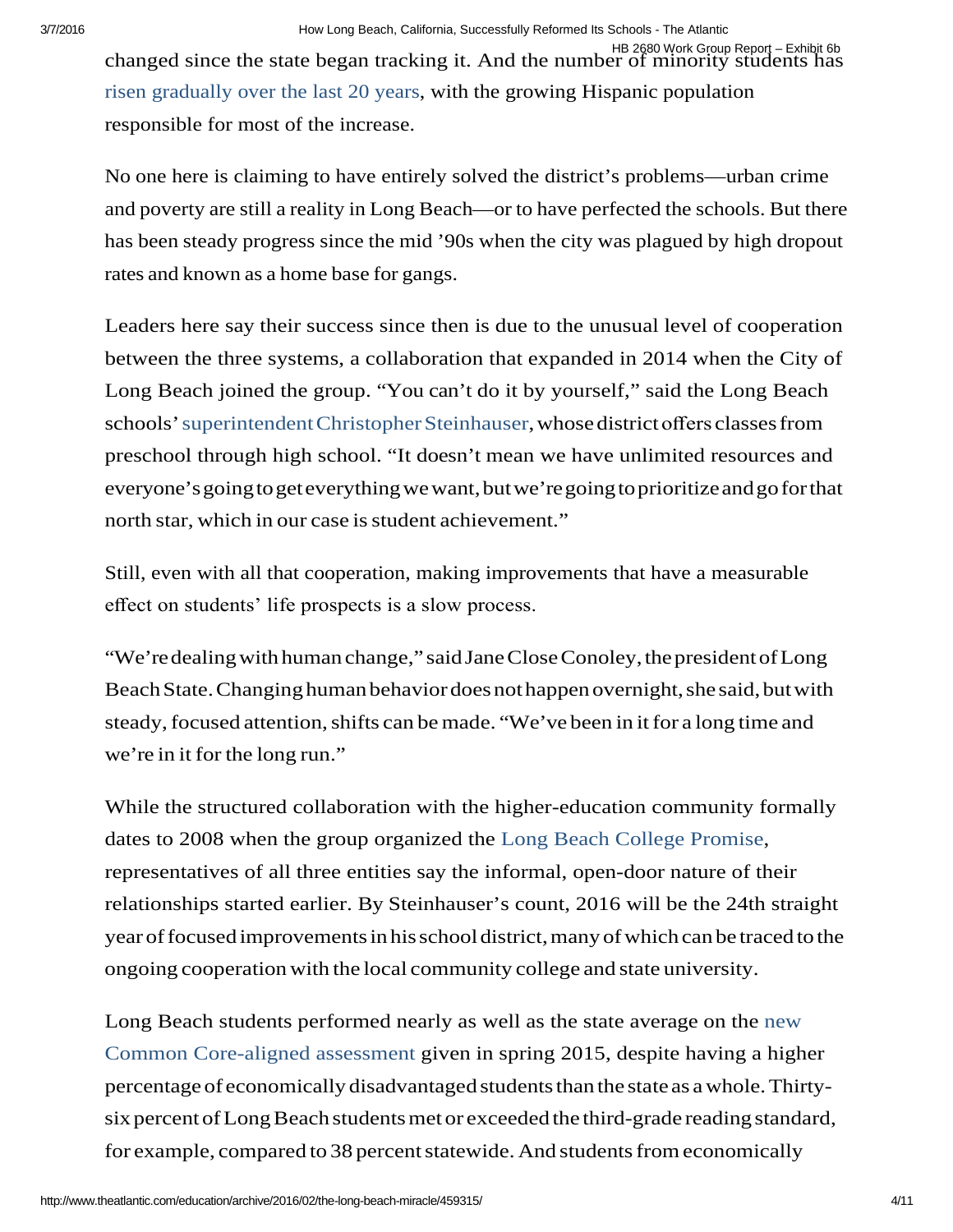disadvantaged peers statewide at nearly every tested grade level. There's no past year comparison forthe test students took last spring, but Long Beach students' scores on the old state test had been [improving steadily for more than a decade.](http://data1.cde.ca.gov/dataquest/API/APISearchName.asp?TheYear&cTopic=API&cLevel=District&cName=long%5Ebeach&cCounty&cTimeFrame=S) HB 2680 Work Group Report – Exhibit 6b disadvantaged homes here performed slightly better than their economically

 Glenda Bishop, a teacher at Signal Hill Elementary School, works through a close-reading assignment with her fourth-grade students. (Lillian Mongeau / The Hechinger Report)

 The district's graduation rate has hovered around 80 percent since 2010, when the state last adjusted the way it calculates these numbers. The state graduation rate just caught up. Seventy-five percent of high-school graduates here attend college within one year and [42 percent of them,](http://dq.cde.ca.gov/dataquest/DistGrad.asp?cSelect=19647250000000--Long%2BBeach%2BUnified&cChoice=DstGrdEth&cYear=2013-14&cLevel=District&cTopic=Graduates&myTimeFrame=S&submit1=Submit) on par with the state average, graduated in 2014 having metthe course requirements for admission to the University of California or California State University. Preliminary numbers show that 49 percent of the Long BeachUnifiedclassof2015nailedthose requirements,accordingtoChrisEftychiou, the district'sspokesperson.

 LongBeachUnifiedgraduateswhoattendLongBeachCityCollegegraduatefromthat school at higher rates than their college classmates. And if and when they transfer to Long Beach State, they graduate at higher rates than other transfer students.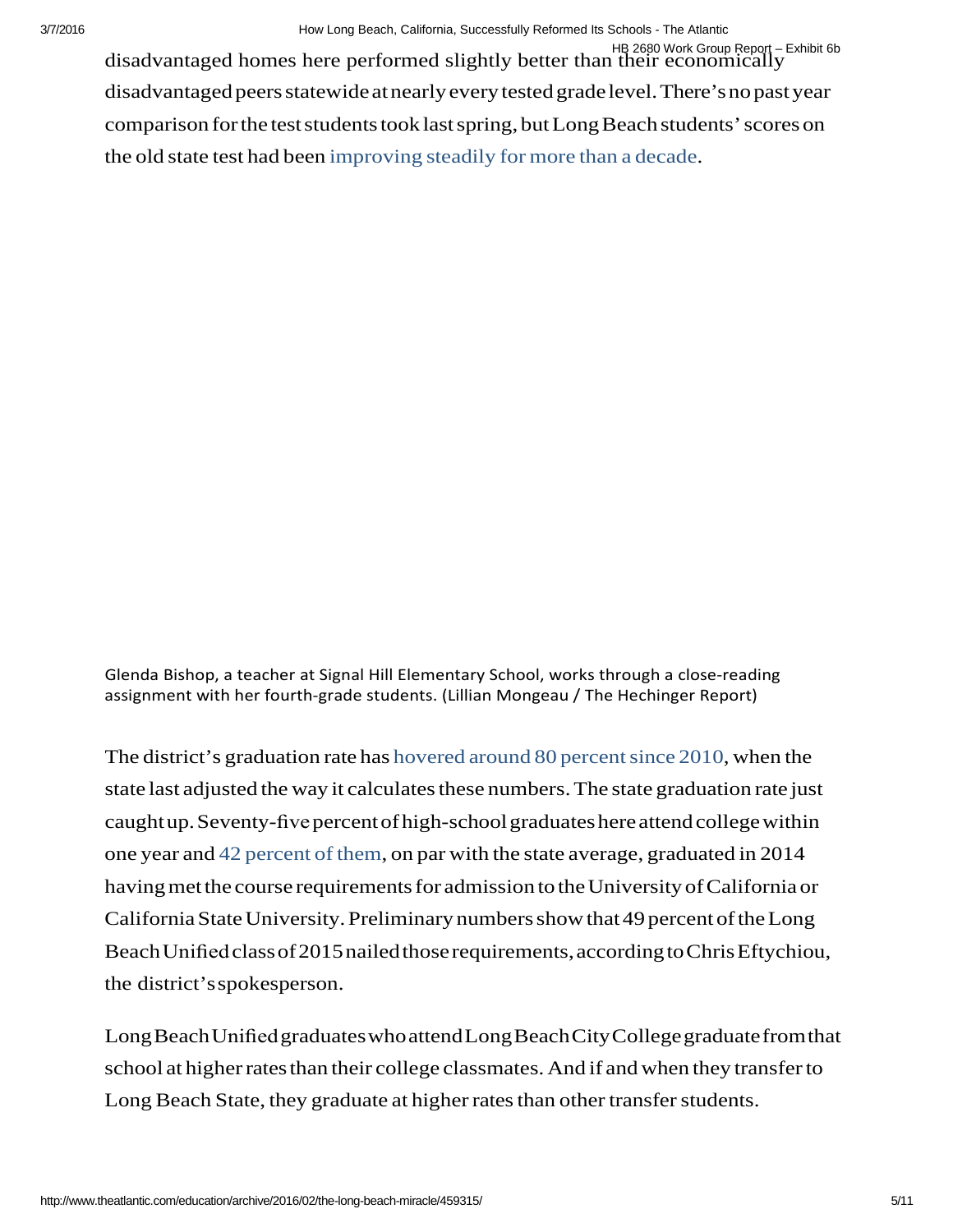HB 2680 Work Group Report – Exhibit 6b HB 2680 Work Group Report – Exhibit 6b '<br>It does really become one education system instead of three,'' said Terri Carbaugh, a spokesperson for Long Beach State.

## "Itdoesreallybecomeoneeducationsysteminstead of three."

 She was in eighth grade during one of the first years of the formal College Promise initiative. [The Promise,](http://www.longbeachcollegepromise.org/wp-content/uploads/2011/02/College_Promise_Version_9-15-15.pdf) as it's known locally, offers a free year of community college to any high-school or community-college grad who qualifies. The elementary-school school students and their parents are asked to sign a pledge to do things like show up to school daily, do their homework, and ask for help from teachers in subjects they find challenging. In exchange for their efforts, Long Beach promises guaranteed college access regardless of family income. It felt that way for Samantha Reynolds, a junior majoring in art at Long Beach State. any Long Beach high-school grad and guaranteed admission to Long Beach State to tours are included under the Promise banner and so is an actual "promise." Middle-

 Reynolds remembers the middle-school pledge in less lofty terms. "My history teacher this fall. "I just signed it because they told us to." But she said it did make a difference to know that if she worked hard and got good grades, she'd get into college. "It was nice to have that there as a guarantee," Reynolds said, especially since she didn't feel her parents were pushing her toward earning a bachelor's degree. said that if you get good grades, you'll get into CSU, Long Beach," Reynolds, 21, said

 Promise is nice, but he's hoping it proves unnecessary. Fierro, 18, the son of Mexican immigrants who has "always planned on college," was able to describe exactly what he had agreed to, and what he could get in return, for signing that middle-school pledge. For Robert Fierro, a senior at Millikan High School, Reynolds's alma mater, the

 But neither a free year at Long Beach City College, nor guaranteed admission at Long Beach State, has pulled Fierro away from his loftier goal of studying at a University of California school—long considered the best of what the state's public university system has to offer. Fierro is aiming to major in physiology at the University of California, Irvine, and then go on to medical school. At the end of January, Fierro had been accepted to three schools and was still waiting to hear from UC Irvine and Long Beach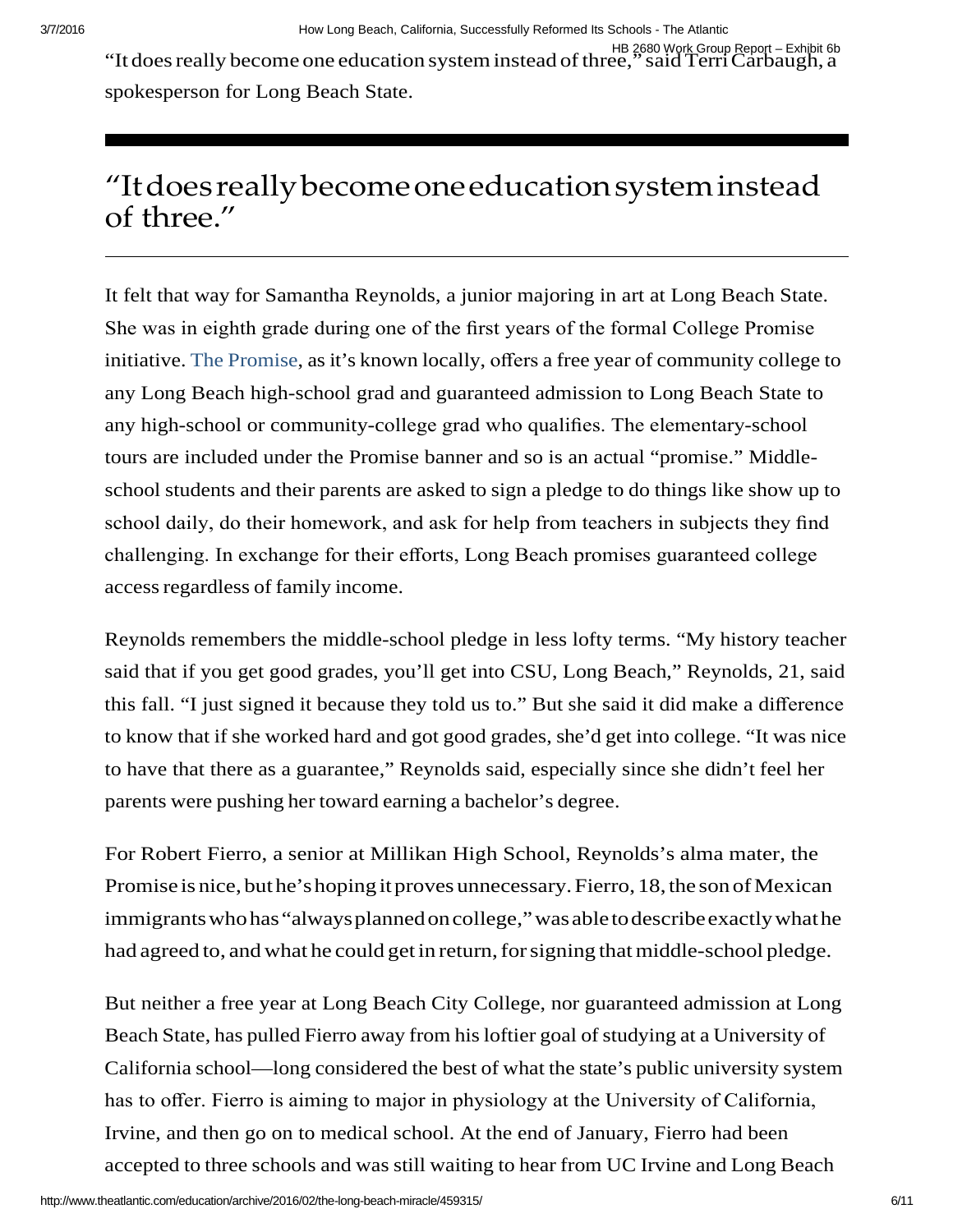HB 2680 Work Group Report – Exhibit 6b State, neither of which has announced freshman admission decisions yet. Meanwhile, he'stakingAPBiologythisyearinorderto testout oftherequirementnextyear. "[I]t reduces what I have to pay," Fierro said of earning AP credits.

 The fact that Fierro is in AP Biology is another element of the city's focus on student achievement. The district now encourages students to sign up for AP classes even if medicine. And to make sure no one is dissuaded by the cost of taking a College Board- administered AP exam, usually \$92 each,Long Beach now subsidizes the costso that children from low-income families, but families must complete a detailed application to qualify.) In part because of the lower fee, Long Beach has seen an increase in AP- exam completion of more than 41 percent in the last two years. Collectively, students took more than 10,000 exams in 2015. they aren't at the top of the class or focused on high-flying careers like law and students owe only \$5 per test. (The Board offers a reduction, to \$30 per exam, for

 conflict free. Karen Lima, Fierro's AP biology teacher and a Long Beach native, said or that there would not be enough qualified teachers. But she loves the changes. "Any kid who's willing to put in the work, is going to get something out of it," Lima said. Changes like opening up AP classes to more students or accepting Long Beach grads with lower qualifying scores than other applicants at Long Beach State haven't been some people worried that students would not be prepared for the advanced coursework "I've heard some teachers say, 'we're getting more kids involved; that's going to hurt my pass rate.' Actually, I've seen an increase in pass rates since we've broadened access."

 More kids look great on their college transcripts now, she said. And her classes have become more interesting as Millikan High expanded the program from one section of APBiologysixyearsagotothreesectionsservingnearly90studentstoday.Traditional AP students are "sometimes so by-the-book that they don't think outside the box," she productive because everybody's surprised all the time." said. "Having a broader mix makes the interactions in the classroom a lot more

 About half of Millikan's sophomores, juniors, and seniors enroll in AP classes and the of Millikan students are African American and 8 percent of the school's AP students enrollment now tracks closely with school-wide demographics. For example, 9 percent are African American. Nationally, white and Asian students are well represented, or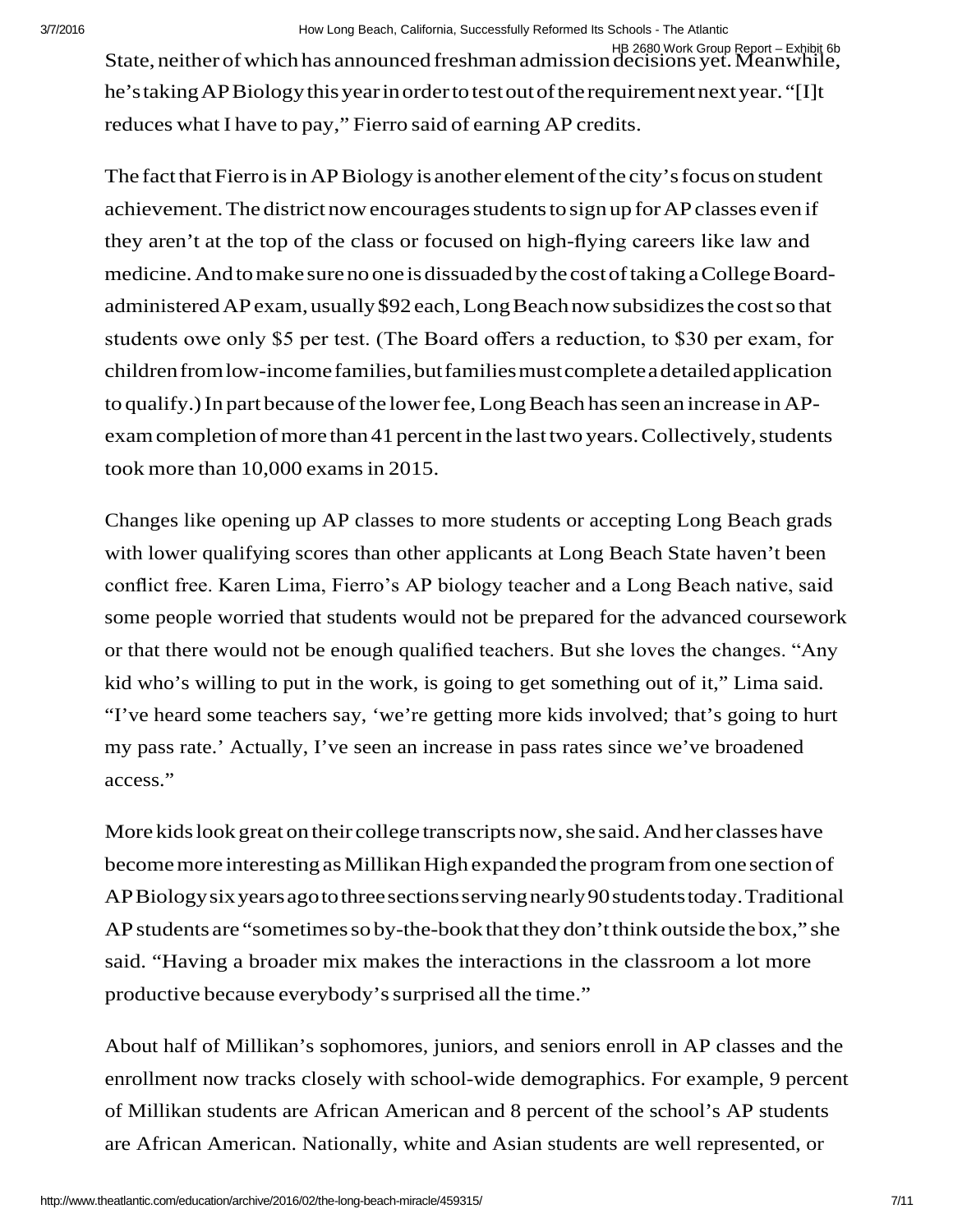[students,especiallyforHispanicstudents,AfricanAmericansarestill](http://media.collegeboard.com/digitalServices/pdf/ap/rtn/10th-annual/10th-annual-ap-report-to-the-nation-single-page.pdf)  [underrepresented in most schools' AP programs.](http://media.collegeboard.com/digitalServices/pdf/ap/rtn/10th-annual/10th-annual-ap-report-to-the-nation-single-page.pdf)  HB 2680 Work Group Report – Exhibit 6b overrepresented in AP classes. And while the gap has been closing for minority

 Aaliyah Brown, a senior at Millikan High School, works on her first lab report for her AP Biology class. (Lillian Mongeau / The Hechinger Report)

 in the city. Long Beach boasts a 92-percent retention rate for first-year teachers, experience, compared to [14 years statewide.](http://data1.cde.ca.gov/dataquest/Staff/StaffExp.aspx?cYear=2014-15&cChoice=StExp&cType=T&cGender=B&Submit=1&cLevel=State) That too is part of the design: Long Beach they get their first classroom. Lima has taught in Long Beach for 26 years. Teacher longevity is remarkably common Eftychiou, the district spokesperson, said. That's high for an urban district. Plus, many teachers spend their entire careers here. Long Beach teachers average 16 years of State trains 70 percent of the city's new teachers, all of whom do their student teaching in Long Beach classrooms. So teachers here know what they're signing up for when

 Other California districts, like Richmond and Oakland, have been following Long Beach's model and setting up similar collaborations. In Fresno, for example, the local school district, the local state university, the city's early years commission, and a handful of other important players, including the local housing authority, have been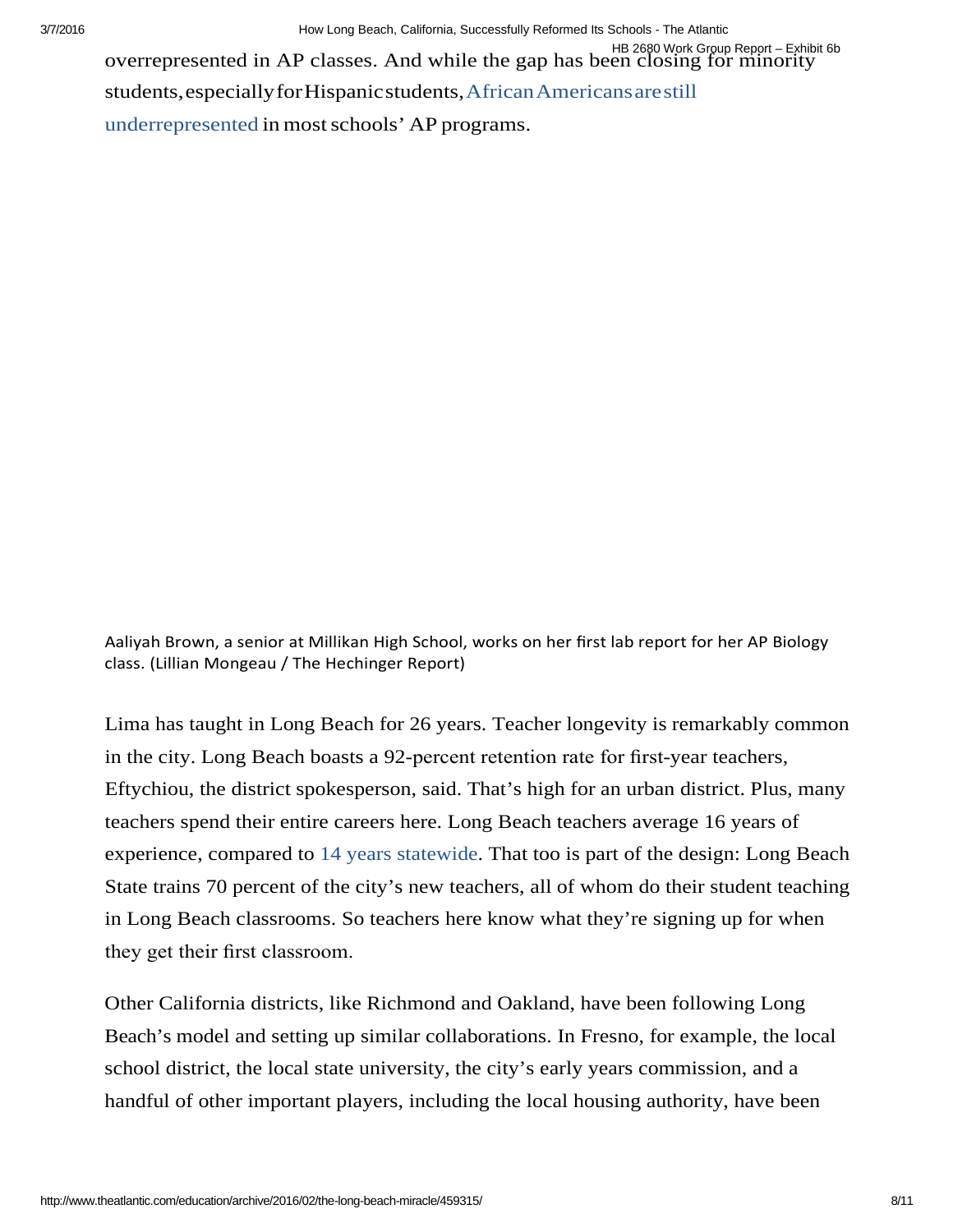housing authority has hosted programs like parent-toddler reading and art classes at its facilities. It's also working to improve Internet connectivity at public-housing sites so that older children can have regular access to online resources. HB 2680 Work Group Report – Exhibit 6b meeting regularly since mid-2012 to discuss ways they can share resources. The

 The great thing about working together, said Preston Prince, the CEO of the Fresno Housing Authority, is that different community groups now focus on how they can help each other achieve their many overlapping goals. "We are in competition for resources,"Prince said. "But what we'redoing is talking to each other about who is the best partner to be the lead and how can other partners be part of the process. I don't' think that happened before; before we would just compete."

## "It'sadistrict-widevalue:Sharingeverything,not hiding, even our weaknesses."

 Now, Prince said, they still compete, but not with each other. "We want Fresno to be shining more than any other community," Prince said. "I want this article to be about Fresno."

 BackinLongBeach,atSignalHillElementarySchool,thethird-gradeteacherMarlene tenure to training at Long Beach State, the mentorship of older teachers at her school, knowledge that she can talk to her principal about any issue she's having without risk of judgment. "It's a district-wide value," Hamdorf said. "Sharing everything, not hiding, Hamdorf is in her 22nd year as a Long Beach Unified teacher. She credits her long her colleagues' willingness to share supplies without a second thought, and the even ourweaknesses."

 That sensibility has filtered down to her students, like Zehnyah Croffie, 9. "I love it because[Hamdorf]helps uswhenwehaveamistake,"Zehnyahsaid."Shesayswe're all herchildren."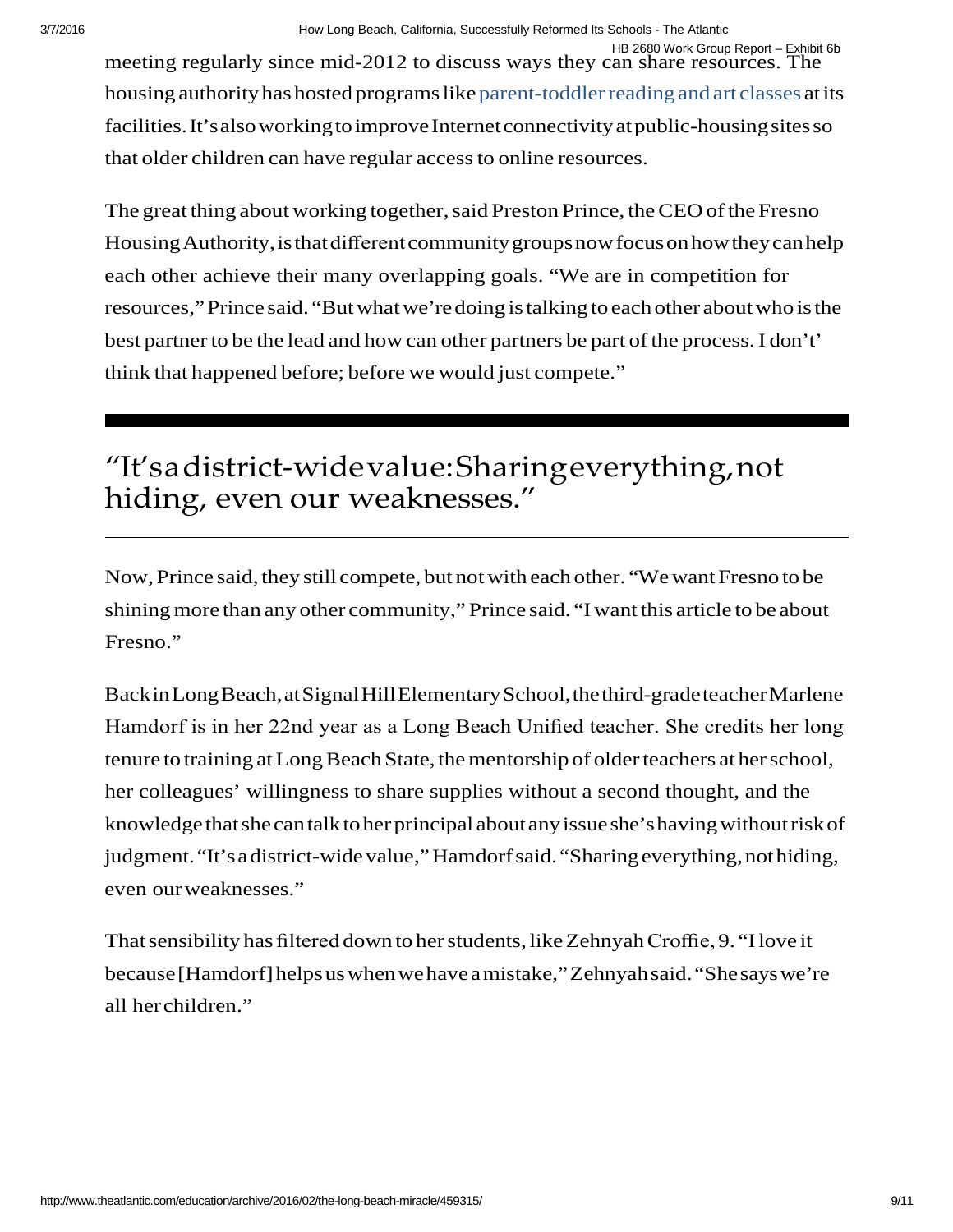together on a writing assignment. (Lillian Mongeau / The Hechinger Report) Caden Wills, right, and James Velez, both third-graders at Signal Hill Elementary School, work

 LimadescribedthesamecultureatMillikanHigh, saying shecouldn'twalkintoschool carrying a stack of supplies without at least three students offering to help her with the load.

 Martinez-Munoz, the tour guide from Long Beach City College who is now a junior at UCLA, said she felt "important" and "not alone" as a member of City College's college en route to a four-year university. College students in Long Beach also said they felt like someone had their back. [Promise Pathways p](http://www.lbcc.edu/promisepathways/)rogram, which is meant to help students navigate community

 Those further from the day-to-day work of educating and being educated use terms like "symbiosis" and "flatness" to describe what is happening in the district.

 Each Long Beach innovation—from college tours to homework pledges to free tuition to the first to admit more needs to be done. And yet, leaders say, none of these programs decided to ban together instead. guaranteed admission—is designed to help students growing up in poverty. No one program can solve all the problems these students face, and leaders in Long Beach are would have been possible if organizations that usually compete with each other hadn't

 Marquita Grenot-Scheyer, the dean of the College of Education at Long Beach State, remembers how it used to be. People at each organization were always pointing fingers,